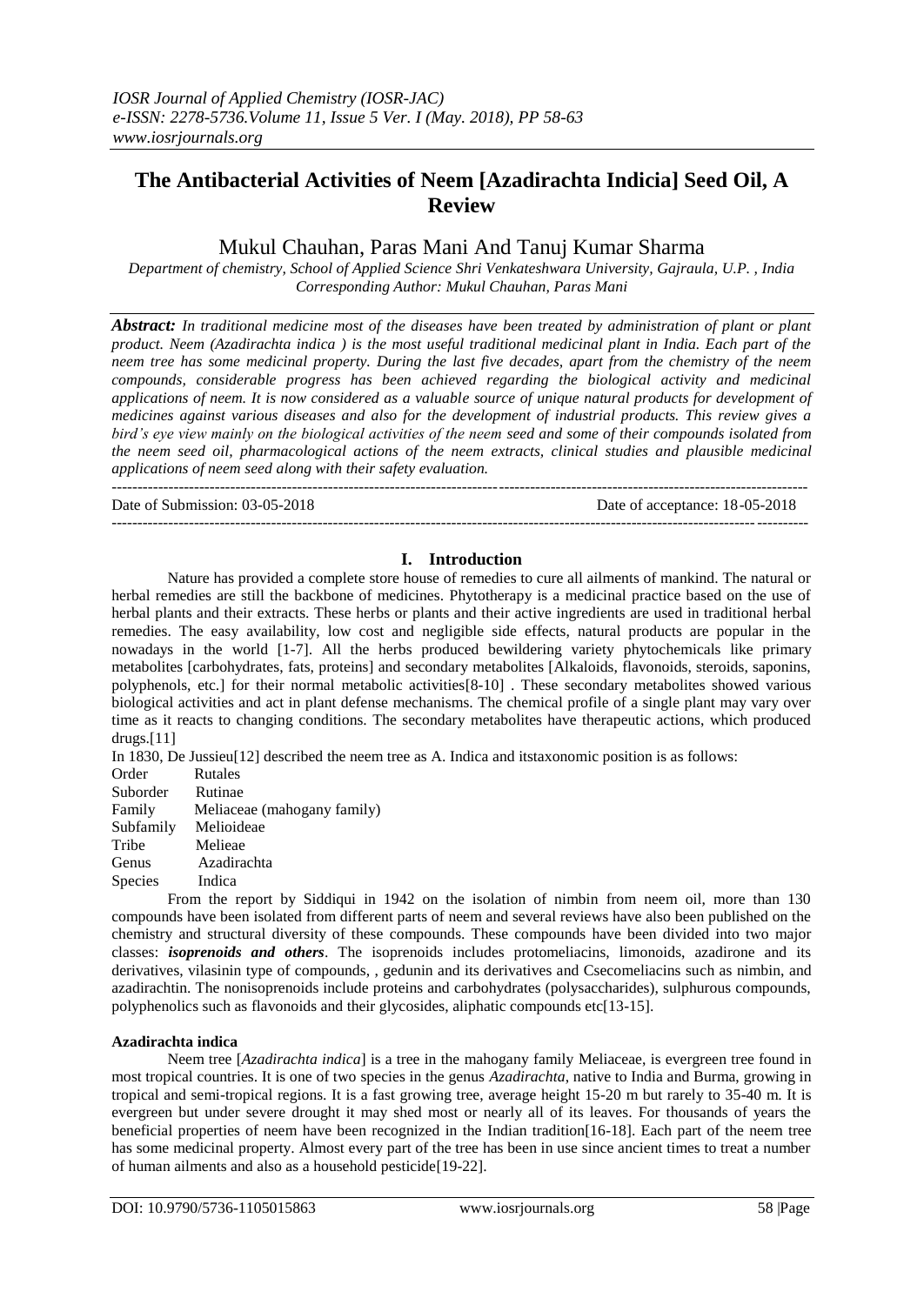### **Active Compounds of** *Azadirachta indica* **L. (Neem)**

Azadirachta indica L. (neem) shows therapeutics role in health management due to rich source of various types of ingredients. The most important active constituent is azadirachtin and the others are nimbolinin, nimbin, nimbidin, nimbidol, sodium nimbinate, gedunin, salannin, and quercetin. Leaves contain ingredients such as nimbin, nimbanene, 6-desacetylnimbinene, nimbandiol, nimbolide, ascorbic acid, n-hexacosanol and amino acid, 7-desacetyl-7-benzoylazadiradione, 7-desacetyl-7-benzoylgedunin, 17-hydroxyazadiradione, and nimbiol . Quercetin and ßsitosterol, polyphenolic flavonoids, were purified from neem fresh leaves and were known to have antibacterial and antifungal properties and seeds hold valuable constituents including gedunin and azadirachta[23].



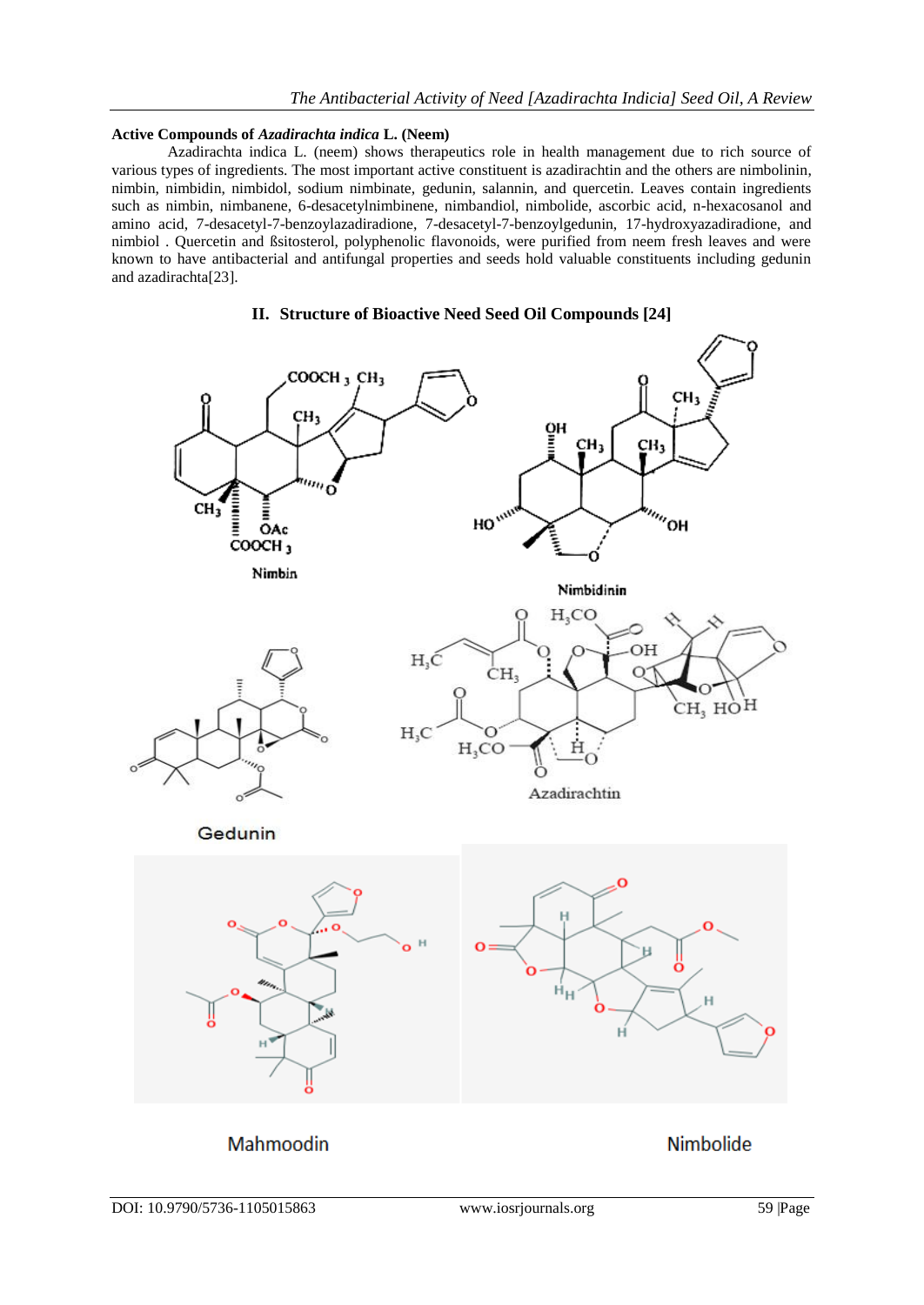|                      | Source   | <b>Biological activity</b> |
|----------------------|----------|----------------------------|
| <b>Compound Name</b> |          |                            |
| <b>Nimbi din</b>     | Seed oil | Anti-inflammatory          |
|                      |          | An arthritic               |
|                      |          | <b>Diuretic</b>            |
|                      |          | Hypoglycemic               |
|                      |          | Antifungal                 |
|                      |          | Spermicidal                |
|                      |          | Ant gastric ulcer          |
|                      |          | Antibacterial              |
|                      |          | Antipyretic                |
| Azadirachtin         | Seed oil | Ant malarial               |
| <b>Numbing</b>       | Seed oil | Spermicidal                |
| Nimbolide            | Seed oil | Ant malarial               |
|                      |          | Antibacterial              |
| Gedunine             | Seed oil | Ant malarial               |
|                      |          | Antifungal                 |
| Mahmoodin            | Seed oil | Antibacterial              |
|                      |          | $[25-39]$                  |
|                      |          |                            |
|                      |          |                            |
|                      |          |                            |

### **NIMBIN**

Nimbin is a [triterpenoid](https://en.wikipedia.org/wiki/Triterpenoid) isolated from [Neem.](https://en.wikipedia.org/wiki/Azadirachta_indica) Nimbin is thought to be responsible for much of the biological activities of <u>neem oil</u>, and is reported to have <u>anti inflammatory</u>, [antipyretic,](https://en.wikipedia.org/wiki/Antipyretic) fungicidal,antihistamine and antiseptic properties.[24]

## **AZADIRACHTIN**

Azadirachtin, a [chemical](https://en.wikipedia.org/wiki/Chemical) compound belonging to the [limonoid](https://en.wikipedia.org/wiki/Limonoid) group, is a second- [ary](https://en.wikipedia.org/wiki/Secondary_metabolite)  [metabolite](https://en.wikipedia.org/wiki/Secondary_metabolite) present in [neem](https://en.wikipedia.org/wiki/Neem) seeds. It is a highly oxidized tetranortriterpenoid which boasts a plethora of oxygenbearing functional groups, including an [enol ether,](https://en.wikipedia.org/wiki/Enol_ether) acetal, [hemiacetal,](https://en.wikipedia.org/wiki/Hemiacetal) tetra-substituted [epoxide](https://en.wikipedia.org/wiki/Epoxide) and a variety of [carboxylic esters.\[](https://en.wikipedia.org/wiki/Carboxylic_ester)24]

## **GEDUNIN**

Gedunine is an <u>[organic compound](https://nl.wikipedia.org/wiki/Organische_verbinding)</u> that is classified with the [meliacines](https://nl.wikipedia.org/wiki/Limono%C3%AFde) and as such with the [triterpenoids](https://nl.wikipedia.org/wiki/Triterpeno%C3%AFde) . The substance is found in trees from the Mahogany family ( [Meliaceae](https://nl.wikipedia.org/wiki/Meliaceae) ), including the neem ( [Azadirachta indica](https://nl.wikipedia.org/wiki/Azadirachta_indica) ) ,the krappa ( Carapa guianensis ) and the tiama ( [Entandrophragma angolense](https://nl.wikipedia.org/w/index.php?title=Entandrophragma_angolense&action=edit&redlink=1) ) . It also occursin the [mangrove](https://nl.wikipedia.org/wiki/Mangrove) [Xylocarpus granatum](https://nl.wikipedia.org/wiki/Mangrove) .The medicinal effects of gedunine have been shown against [filariasis](https://nl.wikipedia.org/wiki/Filariasis) , [cancer](https://nl.wikipedia.org/wiki/Kanker) , [gastric ulcers](https://nl.wikipedia.org/wiki/Maagzweer) and [malaria](https://nl.wikipedia.org/wiki/Malaria) . It also has an effect against the [dengue](https://nl.wikipedia.org/wiki/Denguemug)  [mosquito](https://nl.wikipedia.org/wiki/Denguemug) , [Culex quinquefasciatus](https://nl.wikipedia.org/wiki/Culex_quinquefasciatus) and the European corn borer[24].

Physical properties of Neem Seed Oil

| <b>Properties</b> | <b>Observation</b> |
|-------------------|--------------------|
| Colour            | Greenish yellow    |
| Quality           | Non-drying oil     |
| Taste             | Acrid and bitter   |
| Odour             | Repulsive (Garlic) |
| Solubility        | Insoluble          |
| Density           | $0.908$ g/cm3      |
|                   |                    |

## **Biological Activities of Neem Seed Oil(based on researches)**

Since neem tree has been a point of foucus of researche to study the biological activity of its different products like seed oil, leaves(dry and fresh) and bark, a number of researches has been done using different methods and materials resulting important facts to discuss. Some of the properties of neem seed oil are as follows: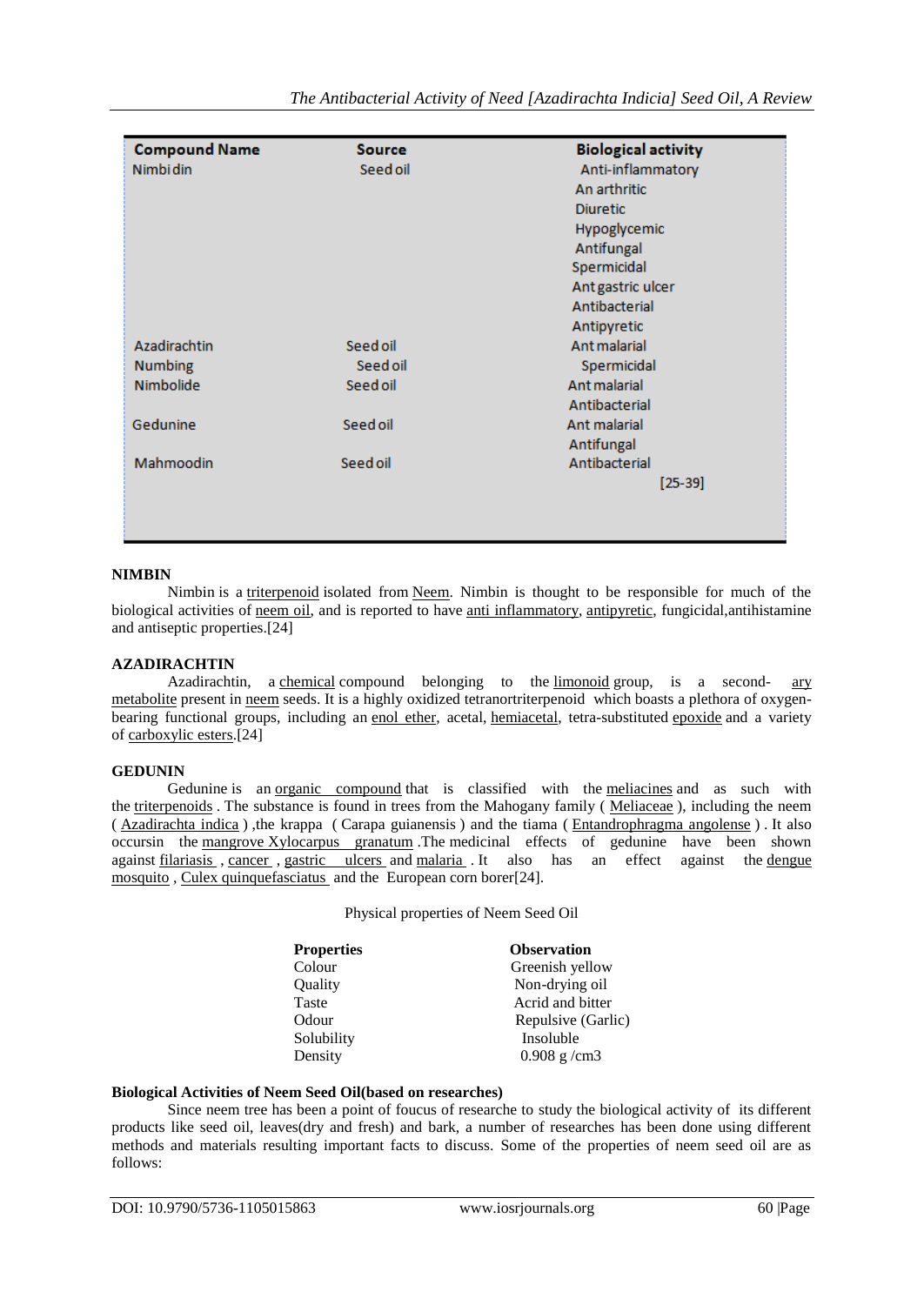#### **Immunostimulant activity:**

Neem oil has been shown to possess immunostimulant activity by selectively activating the cellmediated immune mechanisms to elicit an enhanced response to subsequent mitogenic or antigenic challenge[40].

### **Hypoglycaemic activity:**

A significant hypoglycaemic effect was also observed by feeding neem oilto fasting rabbits. Recently, hypoglycaemic effect was observed with leaf extract and seed oil, in normal as well as alloxan-induced diabetic rabbits. The possible mechanisms underlying the hypoglycaemic activity of the aqueous leaf extract have also been discussed[28,41].

### **Antifertility effect:**

Neem oil proved spermicidal against rhesus monkey and human spermatozoa in vitro. In vivo studies showed that intravaginal application of neem oil prior to coitus can prevent pregnancy. Antifertility effect of neem oil has also been studied and suggested to be a novel method of contraception. Purified neem seed extract (Praneem) has also been demonstrated to abrogate pregnancy in both baboons and bonnet monkeys, when administered orally. From the hexane extract of neem seed, an active fraction containing six components has been found to completely abrogate pregnancy in rodents when given orally up to a concentration of 10%, with no apparent side effect. The effect is possibly due to activation of cell-mediated immune reaction. The mechanism of action of neem oil appears to be non-hormonal, probably mediated through its spermicidal effect and may have less side effects than steroidal contraceptives[42-44].

### **Antimalarial Activity:**

Nimbolide isolated from neem extracts shows the antimalarial activity by preventing the growth of plasmodium falciparum . Gedunin isolated from neem seed oil has been reported to show antimalarial activities[45-46].

### **Antitumor and Antiviral Activity:**

Scientists in India, Europe and Japan have now found that limonoids and polysaccharides found in neem seed oil, bark and leaves reduced tumors and cancers and revealed effectiveness against lymphocytic leukemia. Aqueous extracts of neem leaf and also the some of fraction from neem oil showed antiviral activity against HIV and Polio Viruses[47].

#### **Antioxidant activity:**

Neem seed extract has demonstrated the antioxidant activity in vivo during horse grain germination, associated with low levels of lipooxygenase activity . An antioxidant principle has also been isolated, which is a potent inhibitor of plant lipooxygenases[48].

## **Activity against Oral Pathogens:**

The antibacterial activity of Neem oil is screened against the bacterial pathogens using agar well diffusion assay and the zone of inhibition is measured in mm diameter. The area of inhibition where the growth ofmicroorganisms was inhibited by neem oil was observed to be significant with all the three pathogens used whencompared with the control. Through this study it was found that neem oil is effective against the oral pathogens. Many of the synthetic drugs present cause various side effects. Hence the drugs which are developed through plant based compounds have minimal side effects. The neem oil has got very good antibacterial activity[49].

### **Toxicity Of Neem Oil:**

Neem oil shows toxicity to fish species like tilapia and carp. Oral administration of neem oil at 200 mg/rat produces severe hypoglycaemic effect.. Neem seed oil produces toxic effect in humans in several isolated cases. Intoxication of neem oil by humans causes vomiting, acidosis, diarrhoea, nausea, encephalopathy, etc.These toxic effects might be due to presence of aflatoxin and other toxic compounds present in neem oil. After further researches for mechanisms, it indicates that neem oil uncouples mitochondrial oxidative phosphorylation, thus inhibiting the respiratory chain. It also decreases intramitochondrial levels of acetyl CoA and acid-soluble CoA esters and reduces the mitochondrial ATP content[50-52].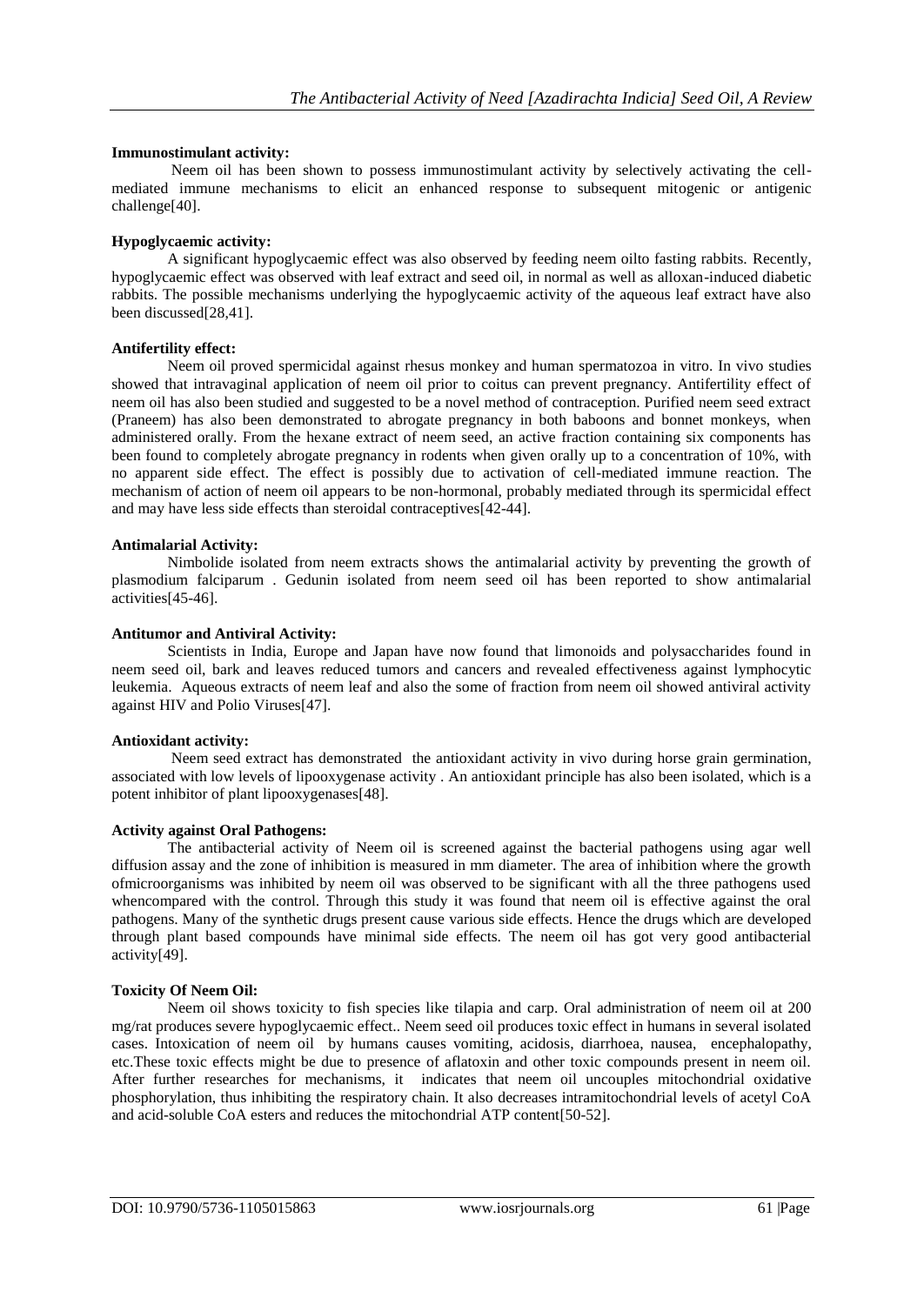| Salety Evolution of Seed Oil         |                          |  |  |  |
|--------------------------------------|--------------------------|--|--|--|
| Toxic/adverse effect                 | Animal in which toxicity |  |  |  |
|                                      | is manifested            |  |  |  |
|                                      |                          |  |  |  |
| Lethal toxicity                      | Tilapia and carp         |  |  |  |
| Acute toxicity                       | Rat, rabbit              |  |  |  |
| Severe hypoglycaemia                 | Rat                      |  |  |  |
| Produces vomiting, diarrhoea,        |                          |  |  |  |
| drowsiness, acidosis, encephalopathy | Human                    |  |  |  |
| Spermicidal Rhesus                   | Monkey and human         |  |  |  |
| Antifertility                        | Baboons and monkey       |  |  |  |
|                                      | Rodent                   |  |  |  |

### Safety Evolution of Seed Oil

#### **III. Conclusion**

Neem oil is a unique source of various types of compounds with different chemical structure. A drugdevelopment programme should be undertaken to develop modern drugs with the compounds isolated from neem oil. As the era is now changing towards the use of nontoxic plant products having traditional medicinal use, development of modern drugs from neem should be emphasized for the control of various diseases.This is the time to use this novel product(neem oil) in medical field by the coordination of the knowledge gifted by the ancestors and modern approaches of drug development.As seed oil consists of so many benefitial properties to fight against several diseases, quite a significant amount of research has already been carried out during the past few decades in exploring the chemistry of different parts of neem. Several therapeutically and industrially useful preparations and compounds have also been marketed, but an extraordinary work should be done in the field of research and development to ensure the uses of neem seed oil and also other products of neem in a better and more effective way.

#### References

- [1]. Albinu I, Adenipekun T, Adelowotan T. Evaluation of the antimicrobial properties ofdifferent parts of *Citrus aurantifolia* [lime fruit] as used locally. Afr J Trad Comp Alt Med 2007; 4:185‐190.
- [2]. Ali BH, Wabel NA, Blunden G. Phytochemical, pharmacological and toxicological aspects of *Hibiscus sabdari*ffa L. A review. Phytotherapy Research 2005; 19(5):369–375.
- [3]. Cheesbrough M. Medical Laboratory Manual for Tropical Countries. Butterworth, Oxford, 2000, 260.
- [4]. Jepson R, Craig J. Cranberries for preventing urinary tract infections. Cochrane Database Syst Rev 2008; (1):CD001321.
- [5]. Nair R, Chanda S. Assessment of antibacterial activity of *Emblica officinalis* Gaertn leaf extract. J Cell Tissue Res 2006; 6:715‐717.
- [6]. Nair R, Chanda S. *In vitro* antimicrobial activity of *Psidium guajava* L. leaf extracts againstclinically important pathogenic microbial strains. Braz J Microbiol 2007; 38:452‐458.
- [7]. Nair R, Chanda SV. Antibacterial Activities of Some Medicinal Plants of the Western Region of India. Turk J Biol 2007; 31:231‐236.
- [8]. Sengupta P, Chowdhuri SN, Khastagir HN. Terpenoids and related compounds‐IConstituents of the trunk bark of *Melia azadirachta*  Linn. and the structure of the ketophenol, nimbiol. Tetrahedron 1960; 10:45‐ 54.
- 
- [9]. Wikipedia‐free encyclopedia, Azadirachtin. Wikipedia Foundation, Inc., U.S.A. http://en.Wikipedia.org/wiki/Azadirachtin. 2007. [10]. Ketkar AY, Ketkar CM. Various uses of Neem products: Medicinal uses including pharmacology in Asia, in: H. Schmutterer [Ed.], 1995; 518‐525.
- [11]. Lai PK. Antimicrobial and chemopreventive properties of herbs and spices. Curr Med Chem 2004; 1451–1460. [12]. De Jussieu, A., *Mem. Mus. Hist. Nat., Paris*, 1830,
- [12]. De Jussieu, A., *Mem*. *Mus*. *Hist*. *Nat*., *Paris*, 1830,
- [13]. Mitra, C. R., *Neem*, Dr M. S. Patel, Indian Central Oilseeds Committee, Hyderabad, 1963
- [14]. Kraus, W., in *The Neem Tree: Source of Unique Natural Products for Integrated Pest Management*, *Medicine*, *Industry and Other Purposes* (ed. Schmutterer, H.), 1995,
- [15]. Devakumar, C. and SukhDev, in *Neem* (eds Randhawa and Parmar, B. S.), 1996, 2nd edn.
- [16]. Ahana N. The medicinal value of *Azadirachta indica*. Hindu Press, India, 2005.
- [17]. Bhowmik D, Chiranjib, Yadav J, Tripathi KK, Sampath KKK. Herbal Remedies o *Azadirachta indica* and its Medicinal Application. J Chem Pharm Res 2010; 2(1):62‐72.
- [18]. Khan M, Wassilew SW. Natural Pesticides from the Neem Tree and Other Tropical Plants [eds Schmutterer, H. and Asher, K.R.S.], GTZ, Eschborn, Germany, 1987, 645‐650.
- [19]. Chattopadhyay RR, Chattopadhyay RN, Maitra SK. Possible mechanism of anti‐inflammatory activity of *Azadirachta indica* leaf extract.Indian J Pharm 1993; 25:99‐100.
- [20]. Venugopal PV, Venugopal TV. Antidermatophytic activity of neem *[Azadirachta indica*] leaves *in vitro*. Indian J Pharmocol 1994; 26:141‐143.
- [21]. Majumdar AM, Upadhyay AS, Pradhan AM. Effect of *Azadirachta Indica* leaf extract on carbontetrachlorideinduced hepatic damage in albino rats. Indian J Pharm Sci 1998; 60:363‐367.
- [22]. Chopra RN, Chopra IC, Handa KL. Kapur LD. In: Medicinal Plants in diabetes in indigenous drugs of india. Gupta, P. [ed], 2nd Ed, Calcutta, India,1958; 314‐319.
- [23]. .Therapeutics Role of *Azadirachta indica* (Neem) and Their Active Constituents in Diseases Prevention and Treatment Mohammad A. AlzohairyDepartment of Medical Laboratories, College of Applied Medical Sciences, Qassim University,Wikipedia
- [24]. Bhargava, K. P., Gupta, M. B., Gupta, G. P. and Mitra, C. R., *Indian J*. *Med*. *Res*., 1970,
- [25]. Pillai, N. R. and Santhakumari, G., *Planta Med*., 1981.